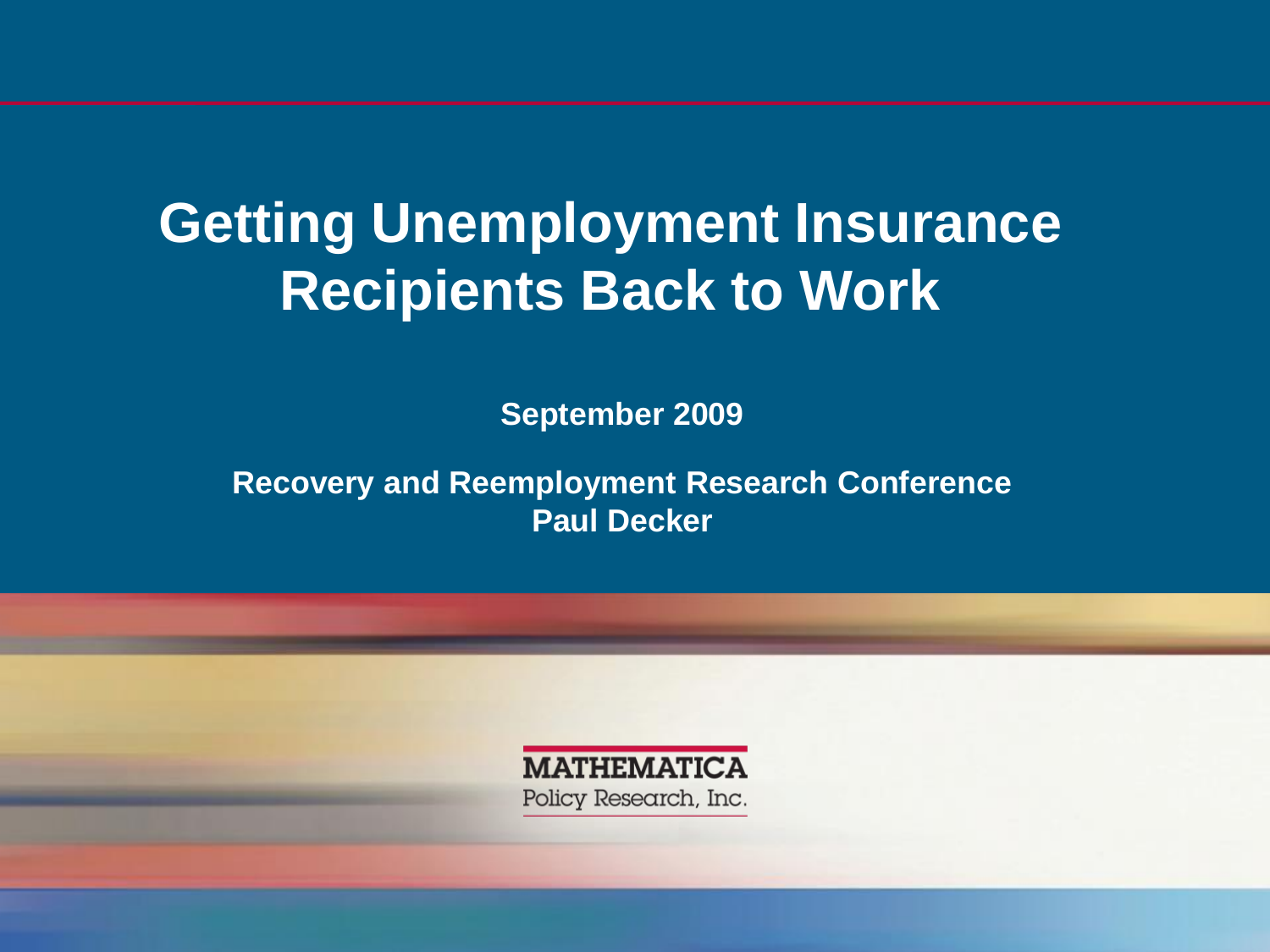#### **Broad Approaches to Speeding Reemployment**

- **Requirements**
- **Assistance**
- **Incentives**

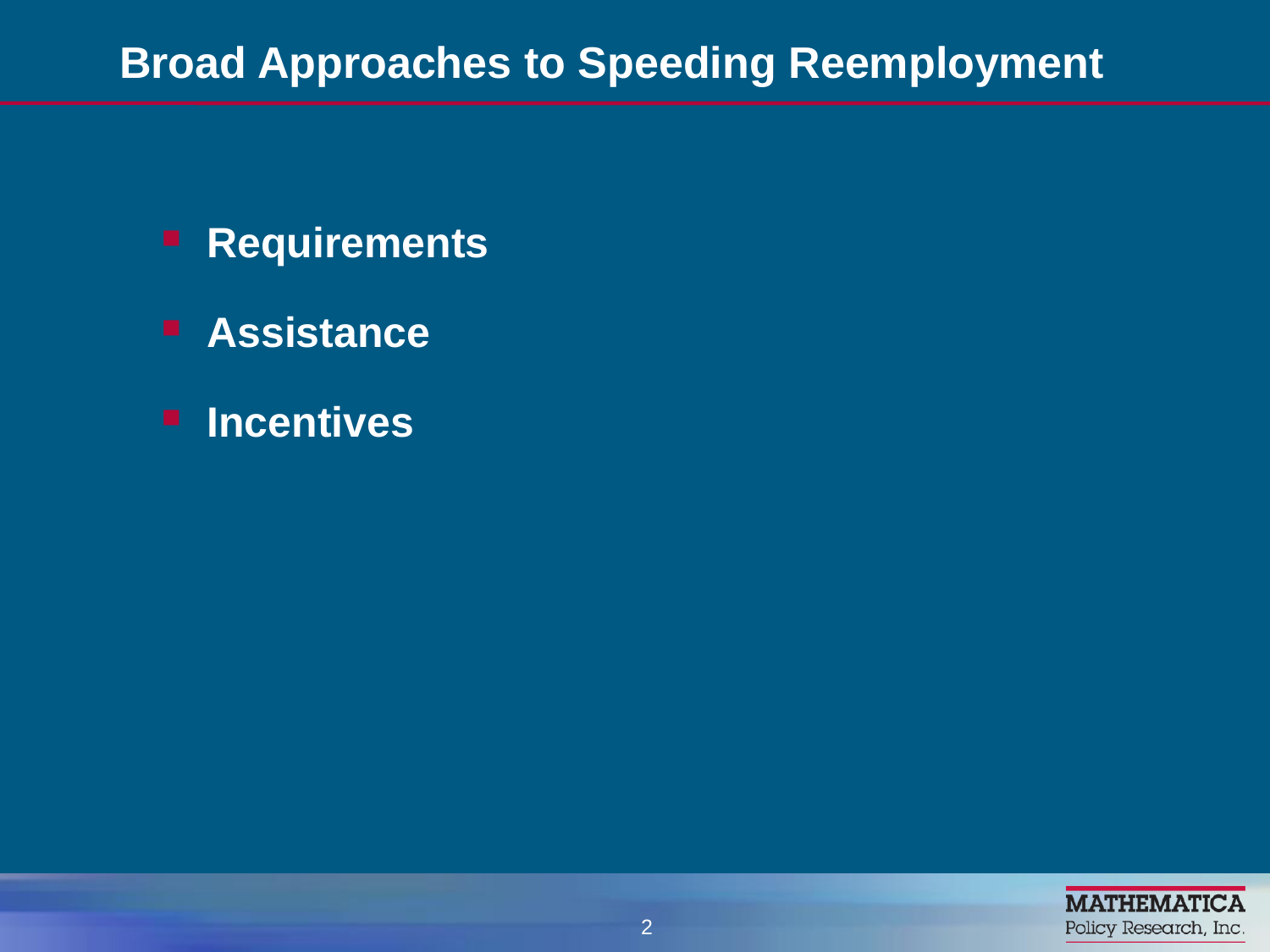## **Requirements**

- **Includes work search requirements and benefit eligibility reviews**
- **Interactions with claims-taking methods**
- **requirements also vary widely by state Long-term reduction in requirements, validation, and eligibility reviews; current**
- **Despite trend, research demonstrates that work search requirements and benefit reviews reduce duration of compensated unemployment spells (cost effective?)**
- **Is current environment conducive to more rigorous work search and eligibility review?**

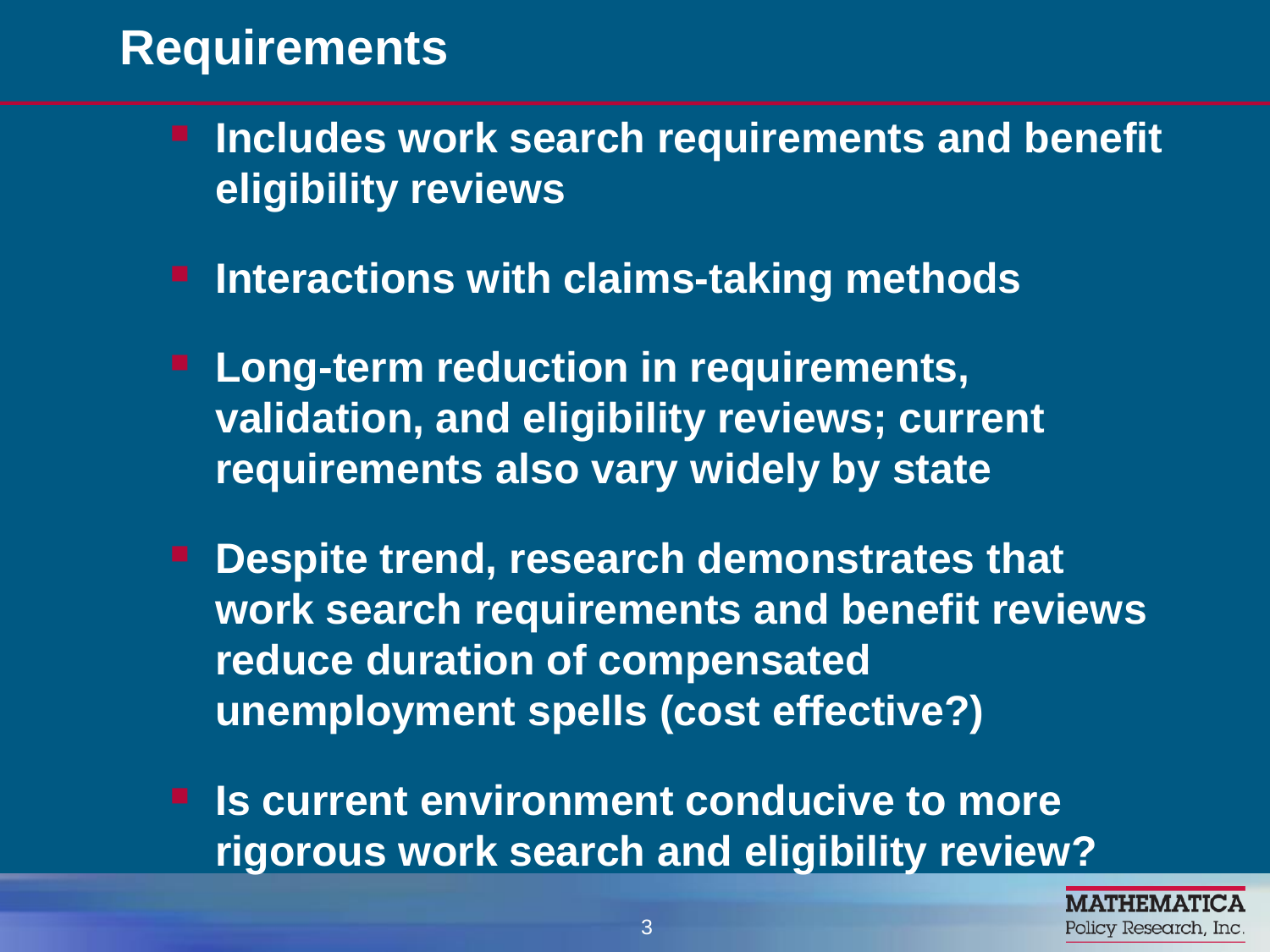## **Requirements/Assistance**

- **Includes mandatory job search assistance and related services; requirements may be targeted, such as under WPRS**
- **F** Studies show mandatory reemployment **services can reduce UI payments and unemployment duration, and tend to be cost effective from government's perspective**
- **The "requirements" aspect of mandatory assistance appears to be at least as important as the "assistance" aspect**
- **Evidence on whether WPRS targeting generates larger average impacts is mixed**

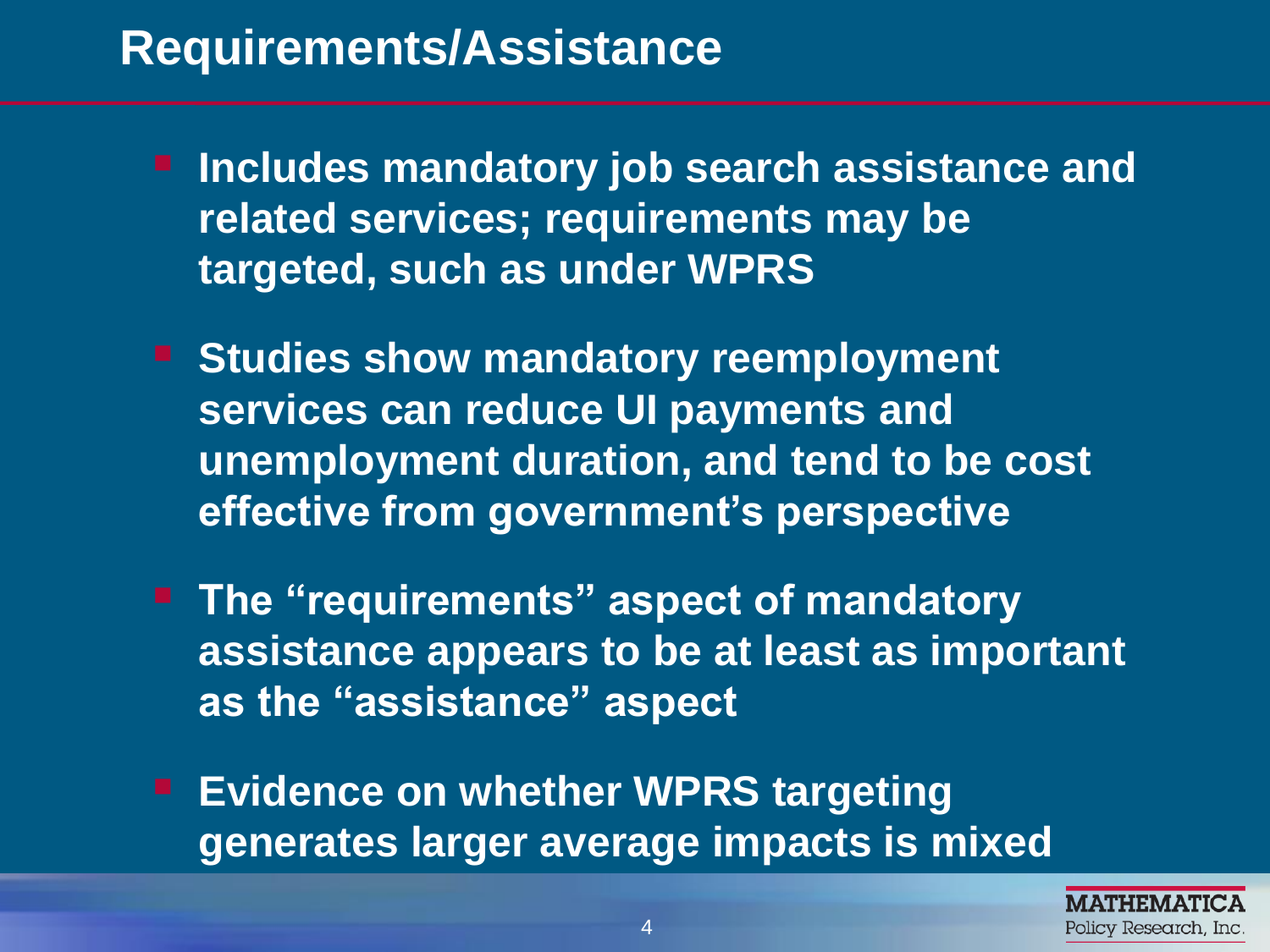### **Assistance**

- **Includes one-stop core and intensive services, training, and labor exchange services**
- **training, used by few UI recipients E** Voluntary reemployment services, other than
- **Training has been subjected to rigorous research, but evaluations of core and labor exchange services are more constrained—difficult to generate credible evidence**
- **Costs of core and exchange services are low even a small impact, if it exists, can be cost effective**
- **Further research needed to aid policy decisions on core and exchange services**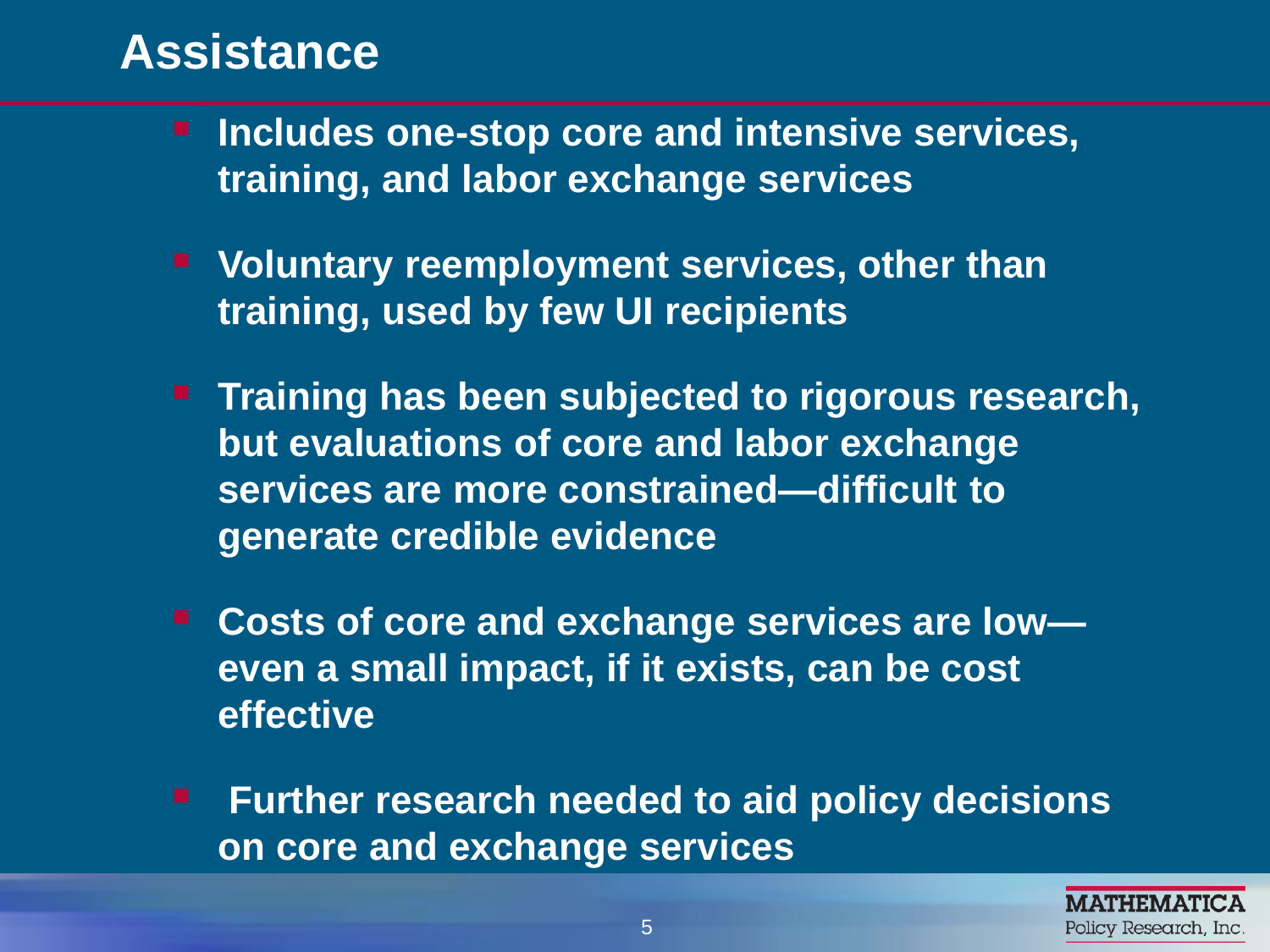## **Assistance/Incentives**

- **Includes Personal Reemployment Accounts (PRAs) and related voucher concepts**
- **PRA--a \$3,000 account for UI recipients as an alternative to WIA eligibility. Used to pay for services, but also could pay a reemployment bonus from unspent funds**
- Concept tested in eight demonstration states **in 2005-2006**
- **services Bonus receipt rate was 31%; substantial funds were spent on supportive services, much less on training, and almost none on intensive**

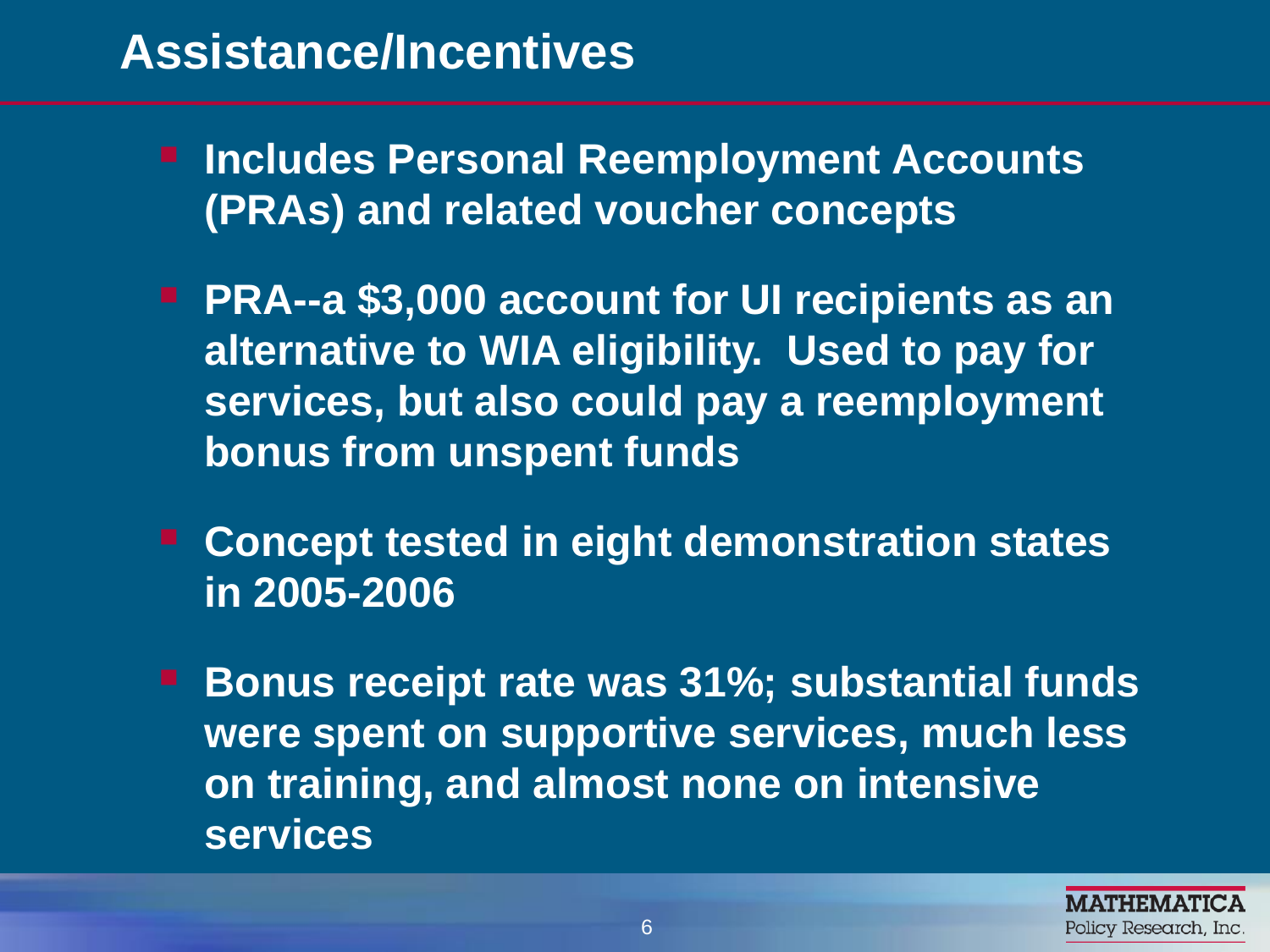### **Incentives**

- **Includes changes in benefit structure (e.g, longer waiting period), reemployment bonuses**
- **Bonuses tested in experiments in the 1980s**
- **Bonus offers generated modest reductions in compensated unemployment spells, but the reductions were not large enough to generate government savings**
- **Might be cost effective if targeted to certain UI claimants**